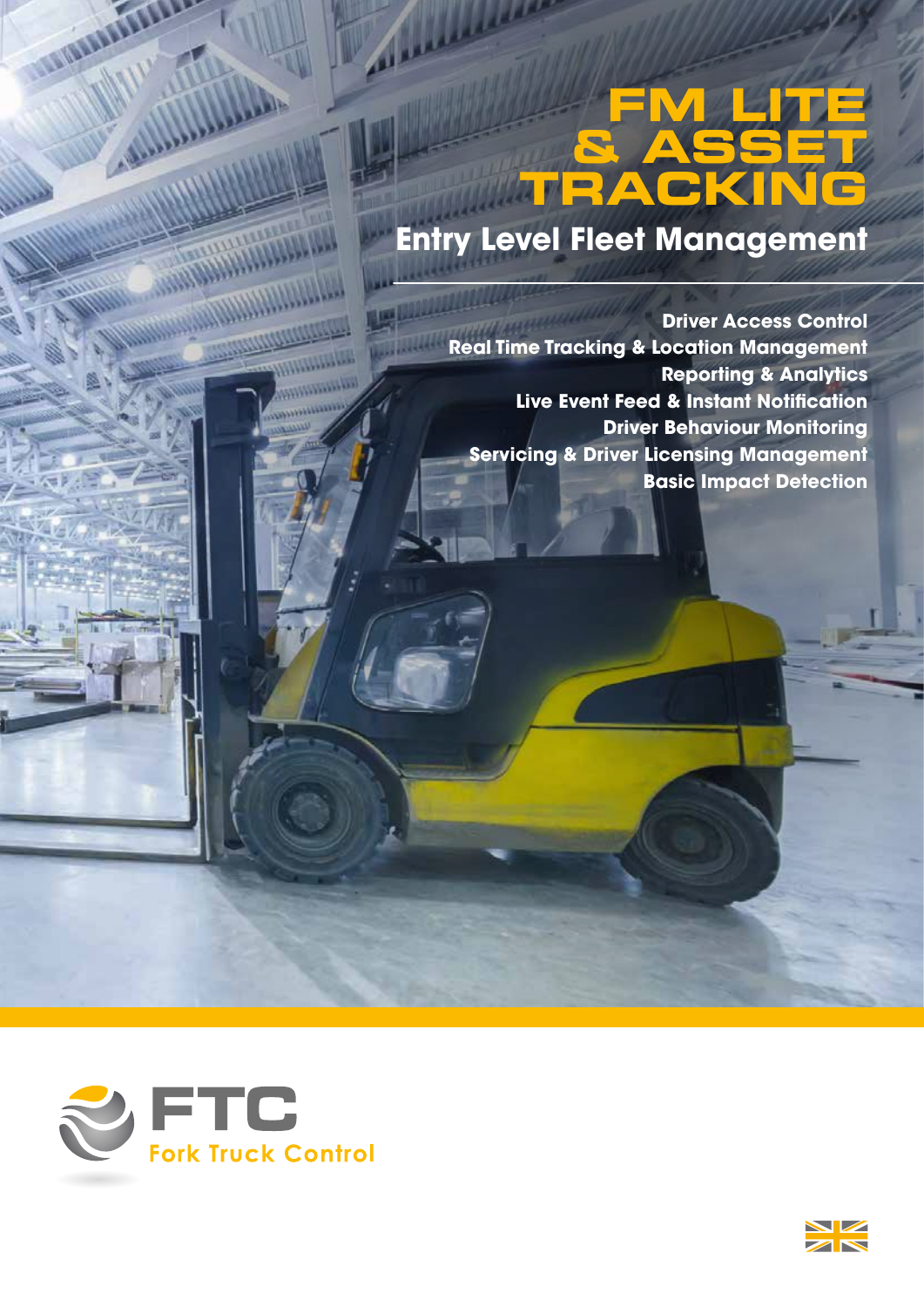

# **FM Lite & Asset Tracking**

**Entry Level Fleet Management**

**Driver access control Real time tracking & location management Reporting & analytics Live event feed & instant notification Driver behaviour monitoring Servicing & driver licensing management Basic impact detection**

### **Overview**

As a fleet manager it's crucial to your business not only to monitor the performance of your valuable assets and staff but to have access to immediate and secure information about your fleet at all times. Introducing the FM Lite & Asset Tracking entry level fleet management solution from Fork Truck Control.

## **How Does it Work?**

With its extensive security model and a sophisticated service delivery platform at the core of the solution. Fleet data like vehicle location, driver identity, distance travelled, vehicle and operator utilisation. Damage and critical event information is collected and transmitted over-the-air by the FM Lite & Asset Tracking on board computer.

Once transmitted the FM Web provides secure 24 hour access to collected data while reporting and analytics tools enable informed decisions to be taken that can improve overall fleet and driver performance.

# **Improved Operator Safety:-**

The FM Lite & Asset Tracking provides fleet managers with the tools and information necessary to monitor, manage and

improve operator behaviour. The reports include a range of scoring and error reports that can be used to effectively improve safety and reduce risk.

# **Improved Utilisation and Efficiency:-**

Getting the most of your vehicles and operators is a primary concern for all fleet managers knowing where your vehicles are is only the beginning the FM Web provides fleet managers with a wide range of highly intuitive reports to enable an understating of your fleet an operation, this in turn enables changes to be made to maximise efficiency.

# **Reporting and Information Structure:-**

### **Intuitive vehicle and driver 7 day dashboard:-**

With the intuitive 7 day vehicle dashboard you can easily analyse exactly what each vehicle is doing each day of the week.

# **FM Lite Vehicle Performance**

| <b>Daily Duration</b> | $\overline{2}$<br>3<br>$\mathbf{1}$ | 7<br>5<br>6                            | 8<br>$\mathbf{Q}$<br>10<br>11 | 12<br>13<br>15<br>14 | 16<br>17<br>18<br>19 | 24<br>20<br>21<br>22<br>23 | 25<br>27<br>26    | 29<br>30 31<br>28   |
|-----------------------|-------------------------------------|----------------------------------------|-------------------------------|----------------------|----------------------|----------------------------|-------------------|---------------------|
| January               |                                     |                                        |                               |                      |                      |                            |                   |                     |
| February              |                                     |                                        |                               |                      |                      |                            |                   |                     |
| March                 |                                     |                                        |                               |                      |                      |                            |                   |                     |
| April                 |                                     |                                        |                               |                      |                      |                            |                   |                     |
| May                   |                                     |                                        |                               |                      |                      |                            |                   |                     |
| June                  |                                     |                                        |                               |                      |                      |                            |                   |                     |
| Date                  | Day                                 | <b>First Trip</b><br><b>Start Time</b> | <b>Last Trip End</b><br>Time  | <b>Duration</b>      | <b>Driving Time</b>  | <b>Idle Time</b>           | <b>Distance</b>   | <b>End Odometer</b> |
|                       |                                     | (hh:mm:ss)                             | (hh:mm:ss)                    | (hh:mm:ss)           | (hh:mm:ss)           | (hh:mm:ss)                 | (m <sub>i</sub> ) |                     |
| 03/01/2016            | Sundav                              | 22:43:16                               | 22:50:19                      | 00:07:03             | 00:00:00             | 00:07:05                   | 0.00              | 251.41              |
| 04/01/2016            | Monday                              | 09:23:47                               | 19:43:49                      | 01:57:46             | 00:59:32             | 01:52:10                   | 0.50              | 253.02              |
| 05/01/2016            | Tuesday                             | 01:26:19                               | 22:38:24                      | 05:33:12             | 02:06:22             | 05:22:39                   | 0.87              | 256.50              |
| 06/01/2016            | Wednesday                           | 02:42:32                               | 20:45:53                      | 01:32:58             | 00:32:21             | 01:30:50                   | 0.25              | 257.62              |
| 07/01/2016            | Thursday                            | 03:44:11                               | 22:06:14                      | 02:17:17             | 00:32:22             | 02:16:26                   | 0.25              | 258.86              |
| 08/01/2016            | Friday                              | 04:10:52                               | 21:58:13                      | 02:45:53             | 00:58:54             | 02:39:34                   | 0.68              | 260.60              |
| 09/01/2016            | Saturday                            | 04:37:11                               | 11:38:11                      | 00:08:56             | 00:05:33             | 00:07:39                   | 0.12              | 260 79              |
| 10/01/2016            | Sunday                              | 17:31:32                               | 21:56:24                      | 00:10:12             | 00:04:18             | 00:10:09                   | 0.00              | 260.91              |
| 11/01/2016            | Monday                              | 06:25:15                               | 23:50:36                      | 01:44:32             | 00:59:50             | 01:41:00                   | 0.50              | 262.28              |
| 12/01/2016            | Tuesday                             | 00:00:18                               | 20:02:53                      | 04:57:27             | 01:47:31             | 04:42:54                   | 0.56              | 265 64              |

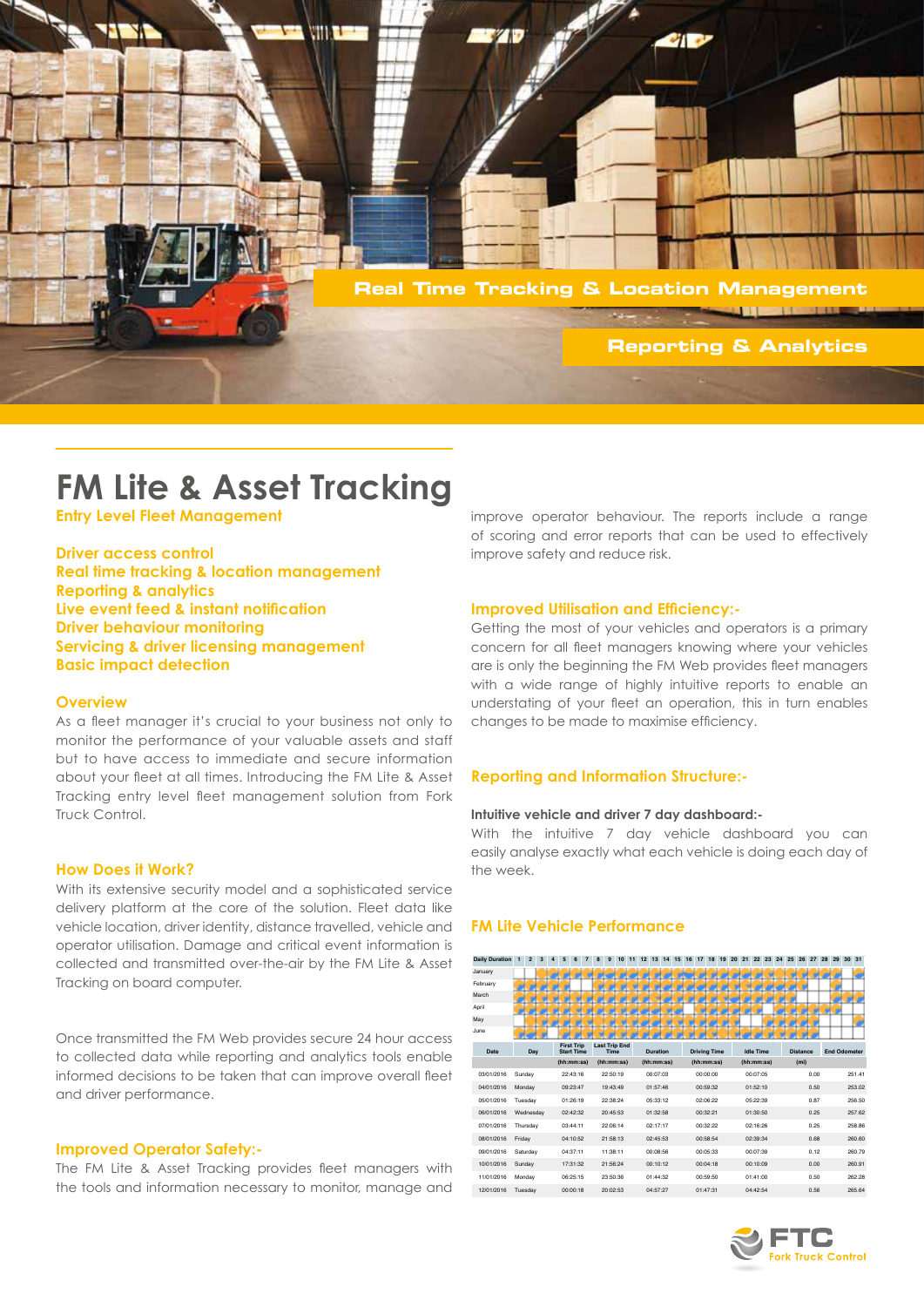# **Basic Impact Reporting:-**

Identify driver and vehicles that are involved in collisions, see impacts on three adjustable levels: low, medium and high.

| <b>Start Date</b> | <b>Machine Description</b>   | <b>Serial Number</b> | <b>Operator Name</b> | <b>Fvent</b><br><b>Description</b> |          |          | <b>Start Time End Time Occurrences</b> | <b>Fvent Value</b> | Total<br><b>Duration</b><br>(Machine<br>Hours) |
|-------------------|------------------------------|----------------------|----------------------|------------------------------------|----------|----------|----------------------------------------|--------------------|------------------------------------------------|
| 20/06/2016        | JCB - TLT35D -<br>2253598    | 2253598              | Manny                | 3 Way Impact<br>Medium             | 09:30:48 | 09:30:48 |                                        | 23.0               | 0.00                                           |
| 20/06/2016        | JCB - TLT35D -<br>2253598    | 2253598              | Manny                | 3 Way Impact<br>Medium             | 11:39:11 | 11:39:11 |                                        | 28.0               | 0.00                                           |
| 21/06/2016        | $ICB - TI$ T35D -<br>2253598 | 2253598              | Manny                | 3 Way Impact<br>Medium             | 08:56:30 | 08:56:30 |                                        | 19.0               | 0.00                                           |
| 22/06/2016        | JCB - TLT35D -<br>2253598    | 2253598              | Manny                | 3 Way Impact<br>Medium             | 07:49:14 | 07:49:14 |                                        | 28.0               | 0.00                                           |
| 24/06/2016        | JCB - TLT35D -<br>2253598    | 2253598              | Manny                | 3 Way Impact<br>Medium             | 08:17:54 | 08:17:54 |                                        | 20.0               | 0.00                                           |
| <b>Total</b>      | $JCR - TLT35D -$<br>2253598  | 2253598              |                      | 3 Way Impact<br>Medium             |          |          | 5                                      | 28.0               | Max                                            |
|                   |                              |                      |                      |                                    |          |          | 1.00                                   | 23.6               | Average                                        |

### **Detailed Vehicle and Operator Utilisation:-**

Manage truck usage better by identifying driver and vehicle working habits.

| Date       | Day    | <b>Machine Description</b> | Operator               | <b>First Trip</b><br><b>Start Time</b> | <b>Last Trip</b><br><b>Fod Time</b> | Operating<br>Time vs<br><b>Standing Time</b> | <b>Operating Time</b><br>(hh:mm:ss) | <b>Standing Time</b><br>(hh:mm:ss) | Duration<br>(hh:mm:ss) |
|------------|--------|----------------------------|------------------------|----------------------------------------|-------------------------------------|----------------------------------------------|-------------------------------------|------------------------------------|------------------------|
| 24/06/2016 | Friday | JCB - 53322 - Line Loader  | Irek Oraczewski        | 06:33:20                               | 15:39:10                            |                                              | 02:03:59                            | 00:17:54                           | 02:21:53               |
|            | Friday |                            | Martin Maywell         | 01:29:18                               | 01:14:59                            |                                              | 07:43:28                            | 00:24:48                           | 08:08:16               |
|            |        | Totals                     |                        |                                        |                                     |                                              | 09:47:27                            | 00:42:42                           | 10:30:09               |
|            |        | Averages                   |                        |                                        |                                     |                                              | 04:53:43                            | 00:21:21                           | 05:15:04               |
|            | Friday | JCR - 53324 - Loader       | Daniel Rekowski        | 15:18:06                               | 17:28:49                            |                                              | 01:04:14                            | 00:16:45                           | 01:20:59               |
|            | Friday |                            | <b>Rafal Stolarski</b> | 06:44:09                               | 15:02:05                            |                                              | 04:28:11                            | 00:21:27                           | 04:49:38               |
|            |        | Totals                     |                        |                                        |                                     |                                              | 05:32:25                            | $00 - 38 - 12$                     | 06:10:37               |
|            |        | Averages                   |                        |                                        |                                     |                                              | $02.46 - 12$                        | 00:19:06                           | 03:05:18               |
|            | Friday | JCR - 53325 - Loader       | Darren Corns           | 07:39:51                               | 16:15:45                            |                                              | 05:32:54                            | 00:33:05                           | 06:05:59               |
|            |        | Totals                     |                        |                                        |                                     |                                              | 05:32:54                            | 00:33:05                           | 06:05:59               |
|            |        | Averages                   |                        |                                        |                                     |                                              | 05:32:54                            | 00:33:05                           | 06:05:59               |
|            | Friday | JCB - 53327 - Line Loader  | Daniel Fortuna         | 01:34:32                               | 00:33:16                            |                                              | 06:40:44                            | 00:47:48                           | 07:28:32               |
|            | Friday |                            | Martin Heeley          | 06:38:13                               | 16:47:47                            |                                              | 07:50:21                            | 00:35:26                           | 08:25:47               |
|            | Friday |                            | Mateusz Malczuk        | 06:23:07                               | 06:33:44                            |                                              | 00:04:10                            | 00:02:40                           | 00:06:50               |
|            |        | Totals                     |                        |                                        |                                     |                                              | 14:35:15                            | $01 - 25 - 54$                     | 16:01:09               |
|            |        | Averages                   |                        |                                        |                                     |                                              | $04 - 51 - 45$                      | $00 - 28 - 38$                     | $05 - 20 - 23$         |
|            |        | Totals                     |                        |                                        |                                     |                                              | 35:28:01                            | 03:19:53                           | 38:47:54               |
|            |        | Averages                   |                        |                                        |                                     |                                              | 04:26:00                            | 00:24:59                           | 04:50:59               |

# **Advanced Tracking with Event Location Log:-**

Identify the exact location of any critical events such as impacts and overloading, identify if operators are using the most efficient routes, control the location and storage areas better to make your fleet more efficient.



### **Advanced Driver Scoring and Performance Monitoring:-**

As opposed to receiving lots of information of the different events the FM Web will provide a comprehensive driver scoring report, instantly outlining drivers that require retraining.

### **FM Lite v Asset Tracking:-**

|                   |                        | 2016                                                  |                         |                |              |                |              | Trend          |                  |
|-------------------|------------------------|-------------------------------------------------------|-------------------------|----------------|--------------|----------------|--------------|----------------|------------------|
|                   | Occurrences : Operator | Jan                                                   | Feb                     | Mar            | Apr          | May            | Jun          | Total          |                  |
| 3 Way Impact High |                        | 8                                                     | $\circ$                 | 6              | 14           | $\overline{7}$ | $\mathbf{1}$ | 36             | ı                |
| Count             | Daniel Fortuna         | $\mathbf{2}% ^{T}=\mathbf{2}^{T}\times\mathbf{2}^{T}$ | $\circ$                 | $\circ$        | $\circ$      | $\circ$        | $\circ$      | $\mathbf{2}$   | ٠                |
| Count             | Darren Corns           | $\overline{\mathbf{3}}$                               | $\circ$                 | $\overline{2}$ | $\mathbf{1}$ | $\circ$        | $\circ$      | 6              | š<br>ł           |
| Count             | FTC (Ignore)           | $\mathbf{2}% ^{T}=\mathbf{2}^{T}\times\mathbf{2}^{T}$ | $\circ$                 | $\circ$        | 13           | $\overline{7}$ | $\circ$      | 22             |                  |
| Count             | Martin Heeley          | $\mathbf{1}$                                          | $\circ$                 | $\circ$        | $\circ$      | $\circ$        | 1            | $\overline{2}$ | ٠                |
| Count             | Piotr Bereta           | $\circ$                                               | $\circ$                 | $\ddot{a}$     | $\circ$      | $\circ$        | $\circ$      | A              |                  |
| 3 Way Impact Low  |                        | 333                                                   | 157                     | 132            | 127          | 144            | 127          | 1,020          | ì<br>g<br>j<br>ı |
| Count             | Daniel Fortuna         | 43                                                    | 48                      | $\ddot{a}$     | $\sqrt{5}$   | 14             | 6            | 120            | ٠                |
| Count             | Daniel Rekowski        | 61                                                    | $\circ$                 | 6              | 6            | f.             | 10           | 84             | ٠                |
| Count             | Darren Corns           | 47                                                    | 49                      | 57             | 34           | 14             | 16           | 217            | ž<br>٠           |
| Count             | FTC (Ignore)           | 21                                                    | $\overline{\mathbf{3}}$ | $\mathbf{1}$   | 14           | 14             | 33           | 86             | å<br>٠<br>z      |
| Count             | Irek Oraczewski        | 30                                                    | $\circ$                 | $\overline{7}$ | $\circ$      | $\overline{c}$ | $\mathbf{1}$ | 40             | ž<br>٠           |
| Count             | Janusz Tarnowski       | $\circ$                                               | $\mathbf{1}$            | $\overline{c}$ | $\mathbf{f}$ | $\circ$        | 1            | 5              | ٠                |

| Feature                        | FM Lite | <b>Asset Tracking</b> |  |  |
|--------------------------------|---------|-----------------------|--|--|
| <b>Access Control</b>          | ✓       | X                     |  |  |
| Directional Impact Detection   |         | X                     |  |  |
| <b>Basic Impact Detection</b>  |         |                       |  |  |
| Vehicle Utilisation            |         |                       |  |  |
| Operator Utilisation           |         |                       |  |  |
| Automated Reporting            |         |                       |  |  |
| <b>Automated Alerts</b>        |         |                       |  |  |
| Web Based Platform             |         |                       |  |  |
| Configurable Inputs            | ✔       | X                     |  |  |
| Real Time Tracking             | ✔       |                       |  |  |
| Servicing & Licence Management |         |                       |  |  |

# **Overall Benefits:-**

- ✔ Improved Operator Behaviour
- $\vee$  Increased Efficiency
- $\vee$  KPI Monintoring
- ✔ Reduced Costs
- ✔ Live Event Feed & Instant Notification

# **Monitor the performance of vehicles and staff**

*FM Lite gives you access to information about your fleet at all times*